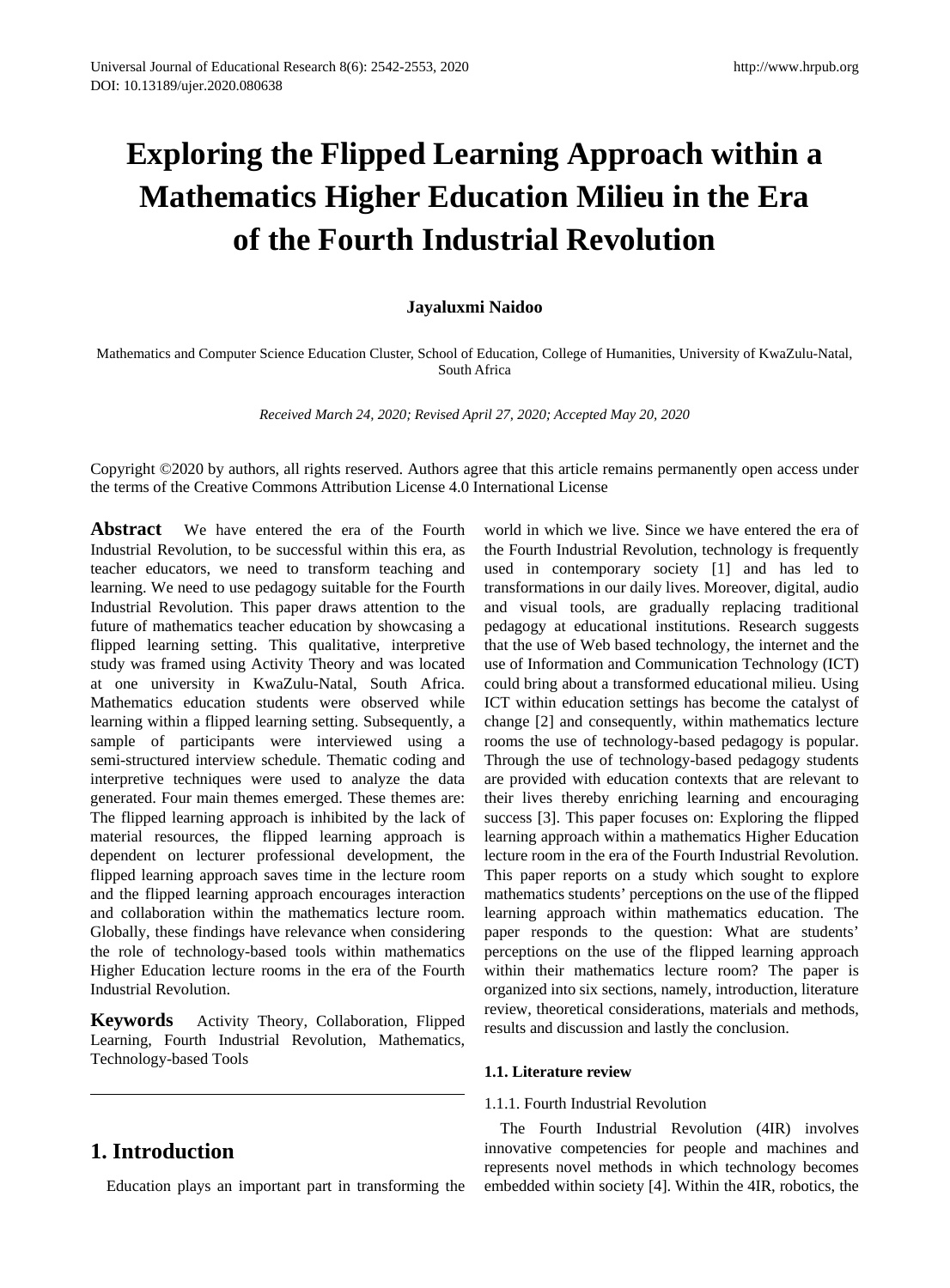Internet of Things (IoT), virtual reality (VR) and artificial intelligence (AI) are transforming the way we live and work. Thus, as we embark on the Fourth Industrial Revolution, it is evident that technology will play a central role in nearly all aspects of our lives. However, the rapid pace of this transformation is influencing industry and education in every country. The 4IR has transformed the way we live, work, and relates to each another [4] and this era is characterized by the merging of the physical and the virtual world, creating a more globally connected innovative society. Within traditional lecture rooms students are situated at desks surrounding one another, however within the contemporary lecture room, we envisage a transformation and that real-time collaboration will be possible globally through the use of the internet and technology-based tools. As professionals within the education sector, we need to embrace this transformation. We need to understand that what our jobs are today might be diverse in the future. Our education and training systems ought to be modified to better prepare students for the flexibility and critical thinking skills they will need in the future workplace [5].

To prepare the capacity needed for the digital economy, education must adapt as fast as the demand for Information Communications and Technology (ICT) skills is growing and evolving. The 4IR influences the roles that Higher Education institutions play in preparing students for this technologically advanced society. Within the 4IR, it is crucial to enhance the student's ability to problem-solve. Based on critical and creative thinking, problem-solving is important for flexibility and this is essential for succeeding within the 4IR. Thus, when teaching mathematics, educators need to ensure that students are motivated to solve problems and in this way students are expected to think about real world situations. To take advantage of 4IR opportunities, we need to transform our education, we need to adopt an interdisciplinary approach to Science, Technology, Engineering, and Mathematics (STEM) subjects. Mathematics, in particular, has been identified as a way of opposing unemployment and stimulating continued socio-economic existence.

#### 1.1.2. Exploring the use of technology-based tools within the mathematics lecture room

Rasanen et al. [6] maintains that the use of technology-based tools in education is increasing as the technology-based tools become more popular and affordable. In addition, Pope and Mayorga [7] claimed that there are a plethora of websites and an increasing number of educational applications that may have an impact on students' learning and achievement within mathematics. In keeping with these notions, many education settings are moving forward to include more mobile and contemporary digital technologies such as tablet computers, laptops, net books, social media and collaborative platforms such as Google Drive/Classroom or Wikispaces.

Research [8] has indicated that the use of technology-based tools when teaching mathematics has enhanced student performance in mathematics. Additionally, the use of technology-based tools in mathematics classrooms may support both students that are struggling as well as those students that are successful [9]. However, for the lecturer to select the appropriate technology-based tool to navigate the vast assortment of resources is a daunting task. The idea is to select the most appropriate technology-based tool, which will allow the lecturer to exploit the full potential of the available technology to advance students' learning. It is up to the lecturer to decide which technology-based tool would be most appropriate. Thus, it is the lecturer's role to facilitate innovation in education [10], the lecturer ought to try innovative pedagogy with the aim of achieving success in the lecture room.

Teaching is evolving just as rapidly as the industries they serve, so we need to equip our lecturers with the latest innovative teaching methods. These methods will assist our lecturers to prepare future leaders. Moreover, since we are moving from teacher-centered instruction to learner-centered learning [11], one advanced method to consider is the Flipped Learning approach. The Flipped Learning approach is an innovative method that may be used in mathematics education, whereby the traditional teaching method is reversed or flipped [12].

#### 1.1.3. Flipped Learning Approach

The flipped learning approach refers to an approach that is a blend between the traditional teaching approach and teaching via technology-based tools [13]. This approach requires a change in how traditional teaching and learning occurs since traditional teaching and learning transforms within the flipped learning setting. It is founded on the notion of exchanging in class teaching time with out of class practice time [11]. In order to engage with and incorporate the flipped learning approach within a lecture room, lecturers ought to integrate the four pillars of flipped learning within their lecture preparation. The four pillars are **F**lexible Environment, **L**earning Culture, **I**ntentional Content and **P**rofessional Educator (F.L.I.P) [14].

The flexible environment requires that the lecturer construct flexible settings where students are provided with the opportunity to select when and where they will learn [15]. This was evident in this study when students were provided with the opportunity to choose to learn the uploaded content at home or during free time at the university. Within a flipped learning context, in-class time is allocated for engaging with content that was viewed prior to the lecture in order to generate meaningful learning opportunities [14]. Within the lecture room under focus, the learning culture encouraged the students to actively engage and collaborate with the lecturer and peers in order to advance their knowledge of the concepts under discussion. This interaction and collaboration also assisted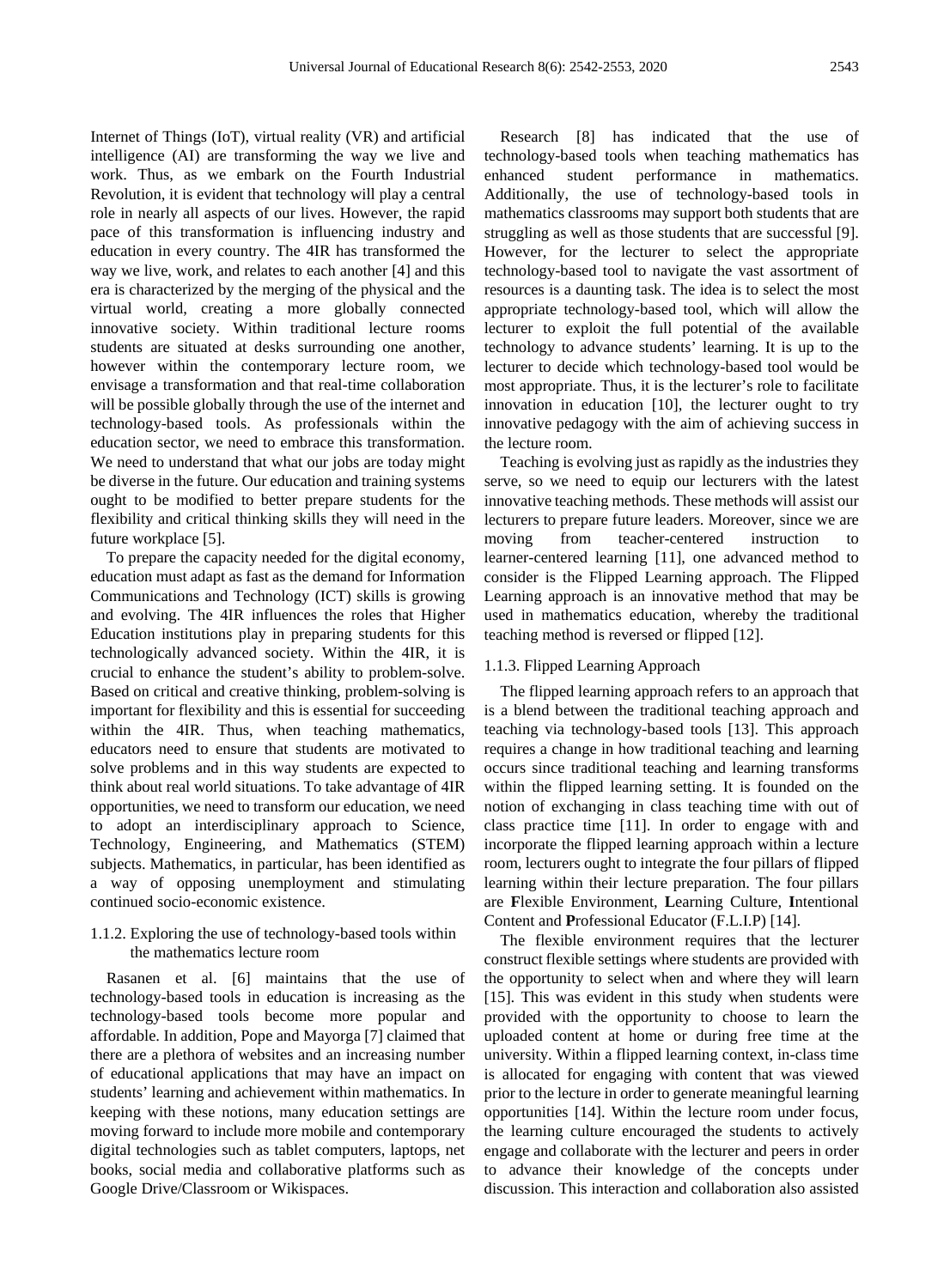the student to assess their own understanding. In addition, lecturers promoting the flipped learning model establish what they need to teach and what materials students need to work with independently. Content is intentional within this environment so as to optimize lecture time to promote effective and meaningful learning [16]. The role of a professional educator is also important and challenging within the flipped lecture room. This implies that during lecture time, lecturers ought to carefully observe students and offer prompt feedback and assessment of students' work [14].

Thus, by using the flipped learning approach, students view content in the form of videos and presentations prior to the lesson, hence, the use of technology is of utmost importance within the flipped learning environment. Students and the lecturer engage actively within the lecture room based on preparations done prior to the lecture. This type of learning approach requires commitment from both the student and the lecturer. Within this learning environment, the lecturer is a guide or a facilitator. Within the mathematics lecture room, there are various technology-based tools to assist both the student and the lecturer. Tools, resources and websites for example Geogebra, Geometer's Sketchpad, Mathway, Mathwords, Khan Academy provide assistance for both the student and lecturer [12]. The flipped learning method is being considered by lecturers as an advanced and effective pedagogical strategy [11].

Essentially, the flipped learning approach requires the lecturer to transform direct learning within a large lecture room to an individual learning space through the use of technology-based tools [17]. Within the flipped learning environment, the student engages with key content prior to the lecture and during the lecture/teaching time the content is discussed with peers and the facilitator so as to expand understanding. Moreover, problem-solving activities are conducted based on content being discussed. So essentially prior to attending the lecture, students engage with content in order to prepare to participate in the upcoming lecture

and during the lecture students discuss their understanding with each other and through this discussion they extend and expand on their knowledge. During these discussions, the lecturer facilitates and guides the student. The lecturer provides key information via videos and presentations prior to the lecture and during the lecture, the lecturer supports students to actively discuss, solve problems and construct knowledge [11].

#### **1.2. Theoretical Considerations**

Activity theory is a framework that researchers use to plan and examine exchanges between members of a group with the aim of determining which aspects of these exchanges prompt online collaborations [18]. The different aspects that were considered within this study were the link between the teaching and learning of mathematics, students and the flipped learning approach. In this research study, the student was regarded as the subject, the object was the understanding of mathematics concepts and processes, the tool was the use of a flipped learning approach and the outcome was the successful teaching and learning of mathematics.

Essentially the theoretical framework was used as a structure to explore how the flipped learning approach was used as a tool to support students during the teaching and learning of mathematics. Based on the principles of activity theory, activity and learning are interactive and interdependent [19]. This theory is based on the assumption that all human actions are mediated by tools and cannot be detached from the social milieu within which actions are carried out. This theory allowed for the consideration of the relationship between the student (subject), understanding mathematics concepts and processes (object) and the use of the flipped learning approach (tool or artefact) in order to obtain the successful teaching and learning of mathematics (outcome).

The activity system under focus is depicted in Figure 1 that follows.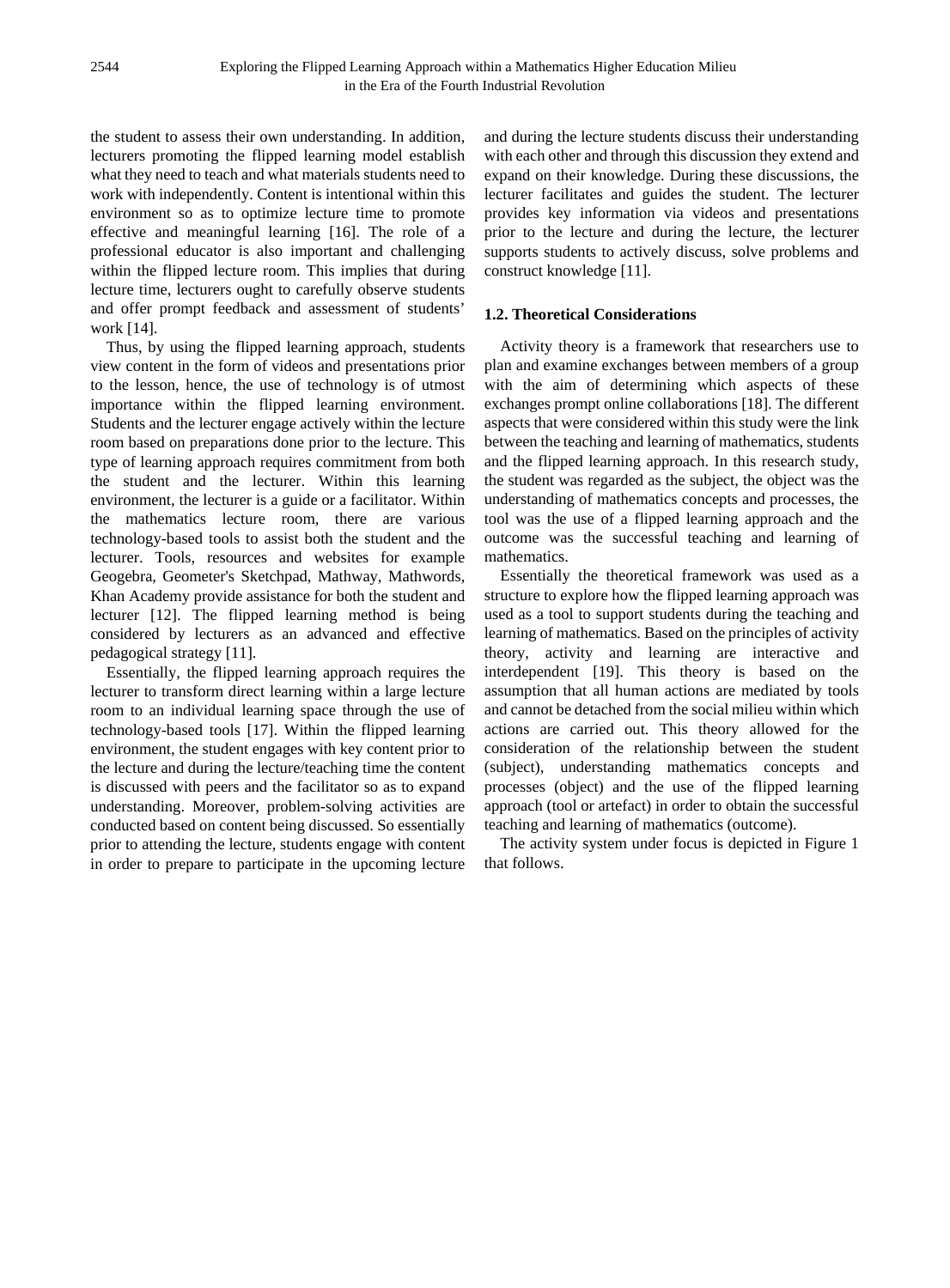

Figure 1. Based on Engeström's [20] conceptualization. This model indicates the second generation activity system and represents the activity system under focus

In order to achieve the outcome of successful teaching and learning of mathematics, it was necessary to construct certain objects which included for example knowledge, experiences and understanding of key mathematics concepts and processes. Additionally, the student (subject) shared responsibility with the community (other students/peers and the lecturer) for the achievement of the outcome. This was recognized through a division of labor, whereby the lecturer and students responded with respect to the roles they played and the responsibilities they shared. For example on the most basic level, the student was responsible for viewing a video and completing a mathematics question based on the video prior to attending the lecture, and if there was an issue with understanding, then the student was responsible for asking for help during the discussion session in the lecture room, it was then the responsibility of the other students/peers or the lecturer to assist with clarifying, expanding on the question or supporting the student through a step by step process of solving the mathematics question during the lecture time.

Thus, it was evident that mediation through tools and technology does not occur in isolation, but rather human activity is social and collective and is achieved with the help of a community and the assistance of tools. The community in this context refers to the lecturer and other students within the lecture room. Moreover, the tool (flipped learning approach) will have an influence over the interaction between the subject (student) and the object (what is made available to the student to promote the learning and understanding of mathematics concepts and processes), hence, in this study, the technology-based tools being used is not regarded as the object of learning but rather it is perceived as the mediator of learning whereby the flipped learning approach through the use of technology-based tools is used as a tool to support students' learning [21,22]. There were also the rules about the knowledge, experiences and understanding that was acceptable, access to tools and artefact and who was permitted to complete aspects of the activity that were considered within this activity system. For example, the lecturer would provide feedback regarding the mathematical processes that were considered appropriate while the students would discuss possible alternative versions of solving the same question. In addition, the rule that participants don't reprimand, humiliate or cause harm to each other was also agreed upon before teaching and learning within the flipped learning environment commenced.

Thus, it was evident from this study that collaborative learning using technology-based tools within a flipped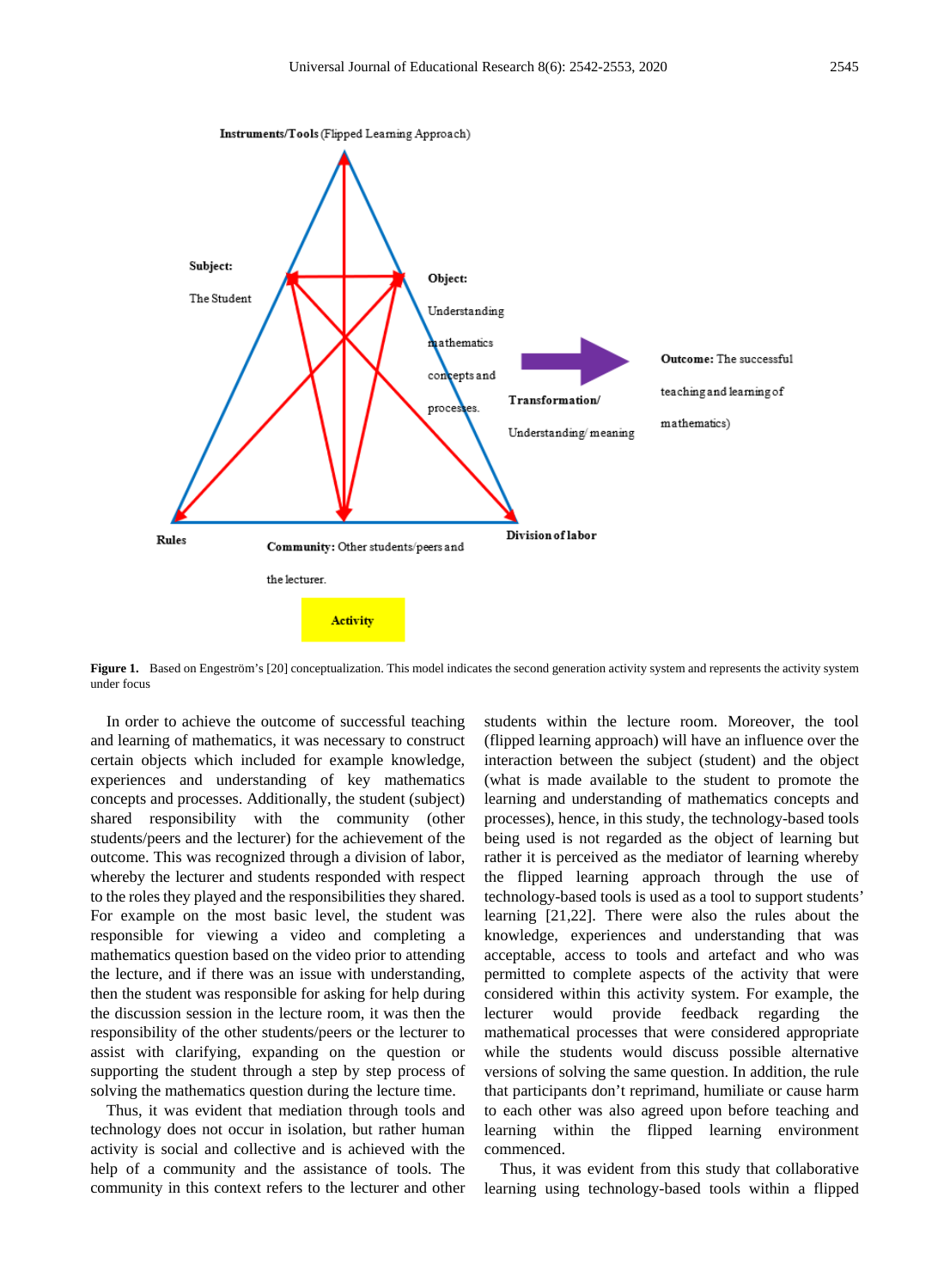learning environment was situated within activities [22]. Therefore, the activities within this study were not arbitrary, but rather, they were focused to achieve a desired outcome, which was the successful teaching and learning of mathematics. The activities within this study were mediated via technology-based tools, whereby the division of labor was represented by assigning tasks which required collaborative engagement and validation of solutions using a student-centered approach. Hence, the division of labor within an activity system plays a significant role in the development of a common goal [23]. Similarly, through the use of technology-based tools, the subject (student) used the tool (the flipped learning approach) to achieve the outcome (the successful teaching and learning of mathematics) of the activity system under focus. The use of the flipped learning approach in this study supported a more successful pedagogy within a digital environment and activity theory in this study offered a possible framework for describing the structure, development and context for the activities that were supported through the use of the flipped learning approach as a tool for learning mathematics.

### **2. Materials and Methods**

This qualitative study sought to explore mathematics students' perceptions on the use of the flipped learning approach within mathematics education. This study which was situated within a mathematics Higher Education lecture room was located within an interpretive paradigm. Data were generated via observations of lectures and semi-structured interviews. Gatekeeper access was obtained from the research office of the University within which this study was located. Participants were provided with an informed consent form describing the process of the study.

#### **2.1. The Participants**

<span id="page-4-0"></span>The population for the study were postgraduate mathematics education students. These students were also mathematics school teachers. Forty five participants were invited to participate in the study and 32 responded positively. Ten participants were randomly selected to participate in the pilot study. Twenty two participants participated in the main study. Data were collected through observations of lectures and semi-structured interview schedules. Although 22 participants attended the lectures, due to personal, family, work or study obligations only 13 participants were available to be interviewed. To assure participants of their anonymity, pseudonyms were used. Table 1 that follows depicts the participants who participated in the interviews.

<span id="page-4-3"></span><span id="page-4-2"></span><span id="page-4-1"></span>**Table 1.** Participants who participated in the semi-structured interviews

| Participant # | Pseudonym    | Participant # | Pseudonym |
|---------------|--------------|---------------|-----------|
|               | Jane         |               | Sam       |
| 2             | <b>Brian</b> | q             | Alec      |
| 3             | Veena        | 10            | Simon     |
|               | Nomsa        |               | Emma      |
| 5             | Kate         | 12            | Vernon    |
| 6             | Busi         | 13            | Bongani   |
|               | Rani         |               |           |

#### **2.2. The Pilot Study**

Conducting the pilot study lectures and semi-structured interviews improved the validity and reliability of the research process. During the pilot study, one video clip was problematic so this needed to be replaced and some participants were unclear of what was required of them for certain questions during the interview process. To eliminate ambiguity and to ensure that each interview question was comprehensible, questions were rephrased. The language used during the lecture and interview process was focused and well-defined to improve the trustworthiness and validity of the research instruments and process.

#### **2.3. The Lectures**

**-**

A series of lectures (N=5) focusing on the flipped learning approach was conducted with the participants. The lectures were facilitated by the researcher and the participants were provided with teaching notes, presentations of case studies, lesson plans and assessments focusing on the effective integration of technology-based tools within a flipped mathematics lecture room. The first three lectures focused on teaching measurement (area, perimeter and volume) to junior secondary school learners (Grade 7-9) [1](#page-4-0) . For these three lectures, the technology-based tools integrated within the lecture included PowerPoint presentations, videos and the document camera [2](#page-4-1). Lectures four and five focused on teaching Euclidean Geometry to senior secondary school learners (Grade 10-12) [3](#page-4-2) . For these two lectures, the technology-based tools integrated within the lecture included PowerPoint presentations, a dynamic mathematics software program (Geometer's Sketchpad)[4](#page-4-3)

<sup>1</sup> Secondary school education in South Africa consists of 2 bands or phases: The General Education and Training (GET) and the Further Education and Training (FET) band/phase. The senior phase of the GET band includes learners from Grades 7-9 (typically from 13-15 years of age).

<sup>2</sup> A document camera is similar to an overhead projector, but it is more flexible and does not require the preparation of overhead slides. A document camera allows the facilitator/teacher/lecturer to project documents, notes, pictures and other objects on a screen or whiteboard.

<sup>3</sup> The FET band/phase includes learners from Grade 10-12 (typically from 16-18 years of age).

<sup>4</sup> The Geometer's Sketchpad program is an interactive geometry software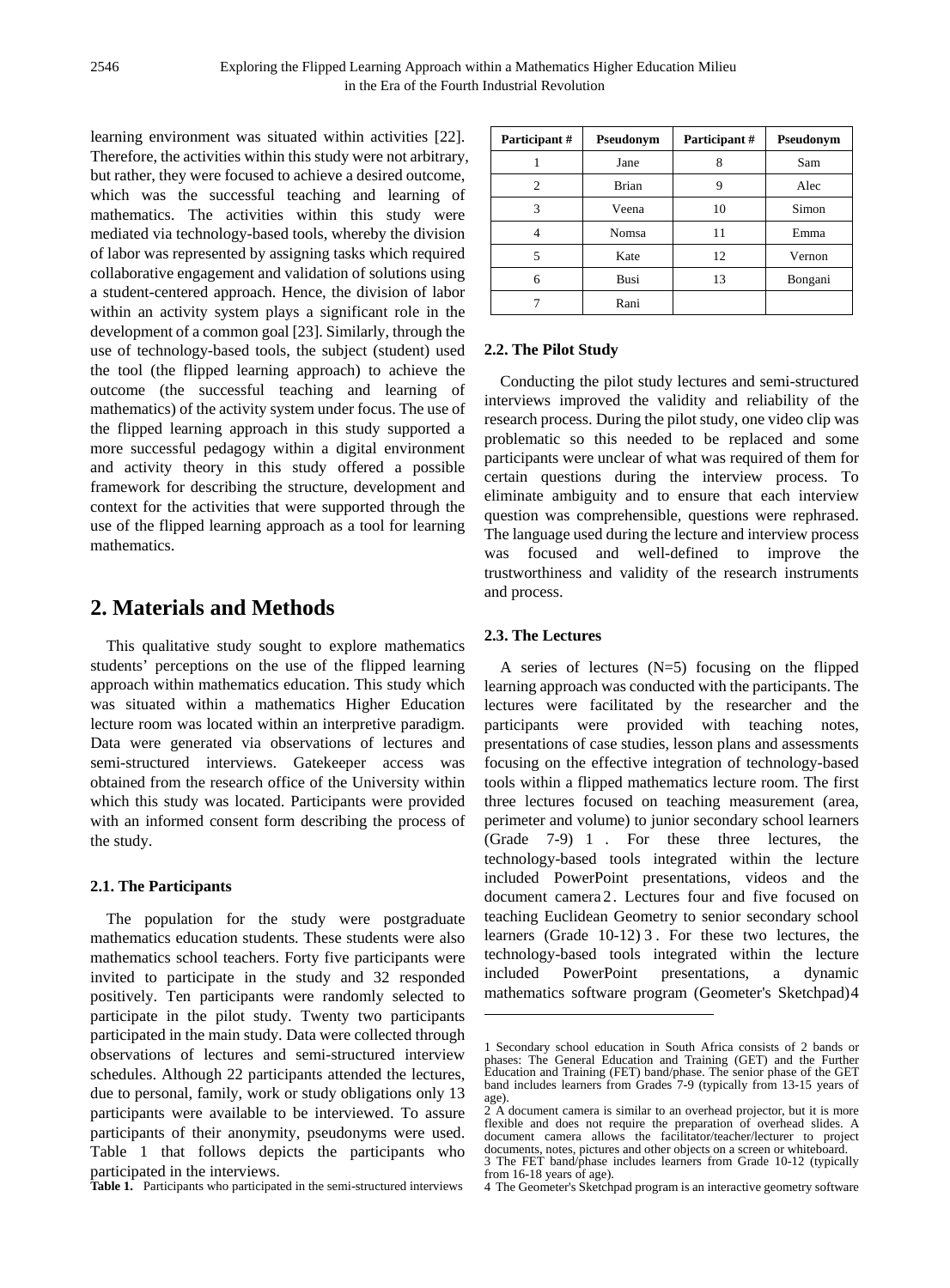and the document camera.

The PowerPoint presentations for the lectures incorporated step by step methods of measuring, case studies of teachers teaching concepts within measurement and Euclidean Geometry, and various examples in the real world that required the knowledge and understanding of measurement (for example construction, engineering problems, driving and cooking/baking) and the use of geometry (art, video games, robotics, food design, graphic design, sports and architecture). The videos provided examples of how different teachers taught concepts in measurement and geometry within various contexts. The document camera was used to project notes and diagrams to engage students during lecture time so as to promote collaboration in order to support meaningful learning. Learning focused on concepts within measurement and geometry in mathematics. The Geometer's Sketchpad was used to illustrate to students how to interact dynamically with problems focusing on Euclidean geometry. Students were encouraged to use this dynamic program to construct and transform geometric shapes and functions in order to enhance learning.

Essentially students viewed the PowerPoint presentations and videos prior to the lecture so that they would have ideas and knowledge about the content that was going to be discussed during the lecture. During the lecture time the document camera and the Geometer's Sketchpad program was used to clarify and explain concepts further. At the end of the last lecture the participants were invited to one on one semi-structured interviews scheduled on dates a few months after the lectures. This meant that each participant would have the opportunity of reflecting on what they had learned from the lectures with the view of advancing their own pedagogy and thereby promoting their personal professional development. The interview was designed to gauge the perceptions of each participant on the use of the flipped learning approach within mathematics education in the era of the Fourth Industrial Revolution.

#### **2.4. The Lecture Observations**

 $\overline{a}$ 

Each lecture was observed using an observation schedule. The purpose of the observations was to ascertain if the flipped learning model was of benefit to the mathematics students. Hence, each lecture observation focused on student interaction during lecture time. The observations were also focused on whether or not the flipped learning environment encouraged student collaboration and discussion during the lecture. After completing each lecture observation, data from the observation schedule were inspected and segmented into meaningful codes. These codes were recorded for triangulation purposes.

#### **2.5. The Semi-structured Interviews**

The interviews were audio recorded and transcribed precisely. Interview transcriptions were sent to each of the thirteen participants for scrutiny to ensure the accuracy of each of the interview transcripts. The purpose of the interview was to ascertain the participants' perceptions of the flipped learning approach with the view of embracing the Fourth Industrial Revolution within Higher Education mathematics milieus. Each interview lasted approximately 35 minutes. The interviews were conducted at the participating university at a date and time that was convenient to each participant. Each interview began with a few general questions to place the participant at ease, the interview then progressed to specific questions focusing on the participant's perceptions of the use of the flipped learning approach. The findings of this study could provide valuable information for stakeholders in mathematics Higher Education within the ambit of embracing the Fourth Industrial Revolution.

#### **2.6. Data Analysis**

Data analysis which encompassed coding and categorizing of themes was based on the conceptual framework of the study, i.e. Activity Theory. The data analysis process focused on generating codes which described lecture observations and students' responses to the interview questions. Observations of each lecture was recorded using field notes and an observation schedule. Each interview was audio recorded and subsequently transcribed. All data generated were analyzed qualitatively, all transcribed interview data were read and reread line by line in-order for the researcher to become familiar with the data. After transcriptions of each interview were completed, the interview data were inspected and data were segmented into meaningful codes. The purpose of this type of coding was to reveal perceptions of participants focusing on the use of the flipped learning approach within the mathematics Higher Education milieu under study.

These codes were carefully reviewed by examining the relationship between the subject (student), the object (the teaching and learning of mathematics) and the tool (the flipped learning approach) within the activity system under focus. To triangulate the data analyzed, the interview codes were compared to codes that were recorded during the observations. The codes that were common from the interviews and observations were collated and captured as themes. For example, codes that reflected issues created by the resources were combined into the theme of material

program for exploring concepts within Euclidean geometry, algebra, calculus, and other sections in mathematics. You may download specific versions of Geometer Sketchpad program for free. This only allows you to preview Sketchpad sessions for a limited time period. This free preview does not allow you to print, save, copy or paste. A license needs to be purchased to allow for the effective use of the program in the classroom/lecture room.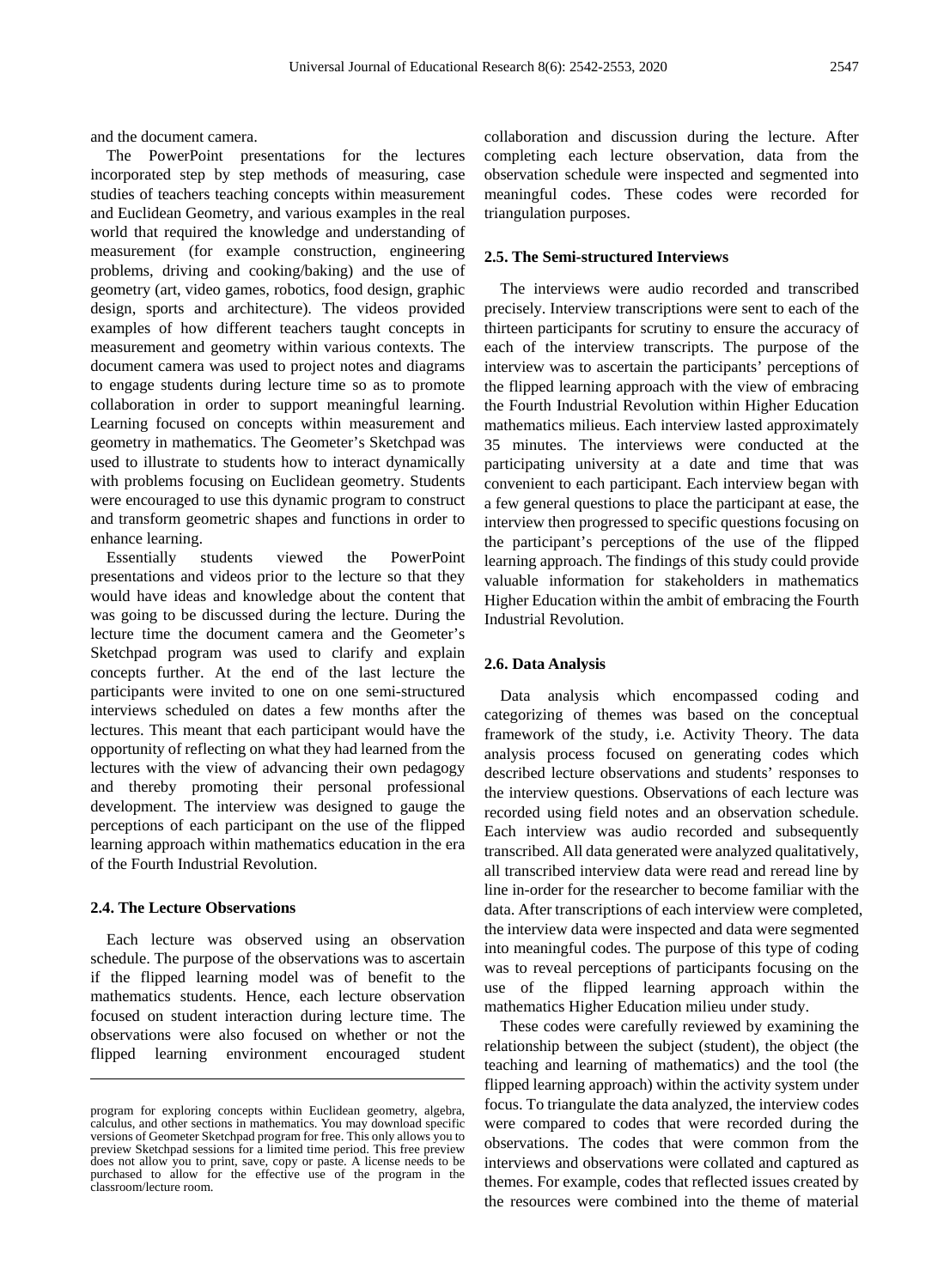resources. Codes that spoke to aspects of the development or the training that was required by the lecturer were combined under the theme of lecturer professional development. Codes that were related to concepts being taught faster or time spent on discussion of concepts were collated under the theme of time spent in the lecture room. Lastly, codes that reflected aspects of collaboration and discussion were organized under the theme that focused on interaction and collaboration.

Thus, thematic coding was used to inductively create themes. These themes give a picture of how students perceived the use of the flipped learning approach for learning mathematics. The four main themes focusing on mathematics learning within a flipped learning environment that emerged from the qualitative data analysis of the observation schedules and interview transcripts are as follows. The flipped learning approach is inhibited by the lack of material resources, the flipped learning approach is dependent on lecturer professional development, the flipped learning approach saves time in the lecture room and the flipped learning approach encourages interaction and collaboration within the mathematics lecture room. These themes are discussed in detail in the section that follows.

## **3. Results and Discussion**

While in general, the participants valued the flipped learning approach, they did indicate that they had misgivings and experienced problems whilst engaged within the flipped learning environment. This was also noted during the observations. Lecture observations and participants' responses to the interview questions are captured in the discussions that follow.

#### **3.1. The flipped Learning Approach is Inhibited by the Lack of Material Resources**

The students tried their best to download and view the videos and presentations prior to coming to the lecture, however some of the participants had challenges due to the lack of infrastructure or resources outside of the lecture room. These notions are supported by excerpts from the interview transcripts that follow.

**Bongani:**…it was fine…so excited to prepare for my lecture…we experienced load shedding [5](#page-6-0)…I could not access any presentations at home…get early to campus to

 $\overline{a}$ 

prepare from my lecture…

**Brian:** …I could not access the video that was linked to the lecture…internet connection did not work properly at home…Telkom [6](#page-6-1) was having problems…I was not prepared for the lecture…frustrating…

**Kate:**…it seemed like a good idea…combination of technology and the chalkboard…internet access is limited at home…stay after lectures to use the campus network…doesn't always work especially when my last lecture for the day was maths…

**Simon:**…I reflected on what I was exposed to during the lecture and I realized that while it would be beneficial…I do not have internet access or the appropriate gadgets at home...not willing to use by phone...too expensive…download presentations…my data for internet access is limited…

Based on the lecture observations, students spent the first few minutes of each lecture discussing the challenges they experienced regarding the out of lecture activities. This resulted in the lecturer playing video clips or presenting the PowerPoint presentations that were designed for out of lecture time during the first part of the lecture. Along similar lines, within the ambit of activity theory students ought to be supported by the lecturer however, the lack of material resources may hinder lecturers while they attempt to incorporate the flipped learning approach (FLA) within their lecture rooms. Thus, content and material needs to be intentional [16]. The preceding transcript excerpts indicate that students are willing to embrace the Fourth Industrial Revolution and they have a desire to embrace the FLA within their lecture rooms, however the lack of material resources affects their ability and confidence in technology enabled learning [24].

The effective integration of technology within teaching and learning is important in a  $21<sup>st</sup>$  century lecture room [25, 26] and technology is vital for embracing the Fourth Industrial Revolution (4IR). Lecturers ought to collaborate with their students to ensure that their individual contexts are adequately equipped with the basic resources required to embrace the flipped learning approach.

### **3.2. The Flipped Learning Approach is Dependent on Lecturer Professional Development**

The effective integration of technology within the lecture room is an important part of lecturer professional development, lecturers need to know how to effectively use technology for instruction [27]. In this study, some students indicated that they were not satisfied with how the lecturer integrated technology-based tools within the flipped learning environment. They were of the notion that this integration was not effective and they frequently required more clarification. This perception is exemplified in the

**.** 

<span id="page-6-1"></span><span id="page-6-0"></span><sup>5</sup> Load shedding refers to the interruption of an electricity supply to avoid excessive load on the generating plant. Load shedding is operational when there is an imbalance between the electricity available and the demand for electricity. These are planned interruptions in electricity supply by the Department of Electricity in South Africa. All consumers are informed in advance of load shedding times within their areas through the use of a comprehensive timetable.

<sup>6</sup> Telkom is a telecommunications service provider in Africa.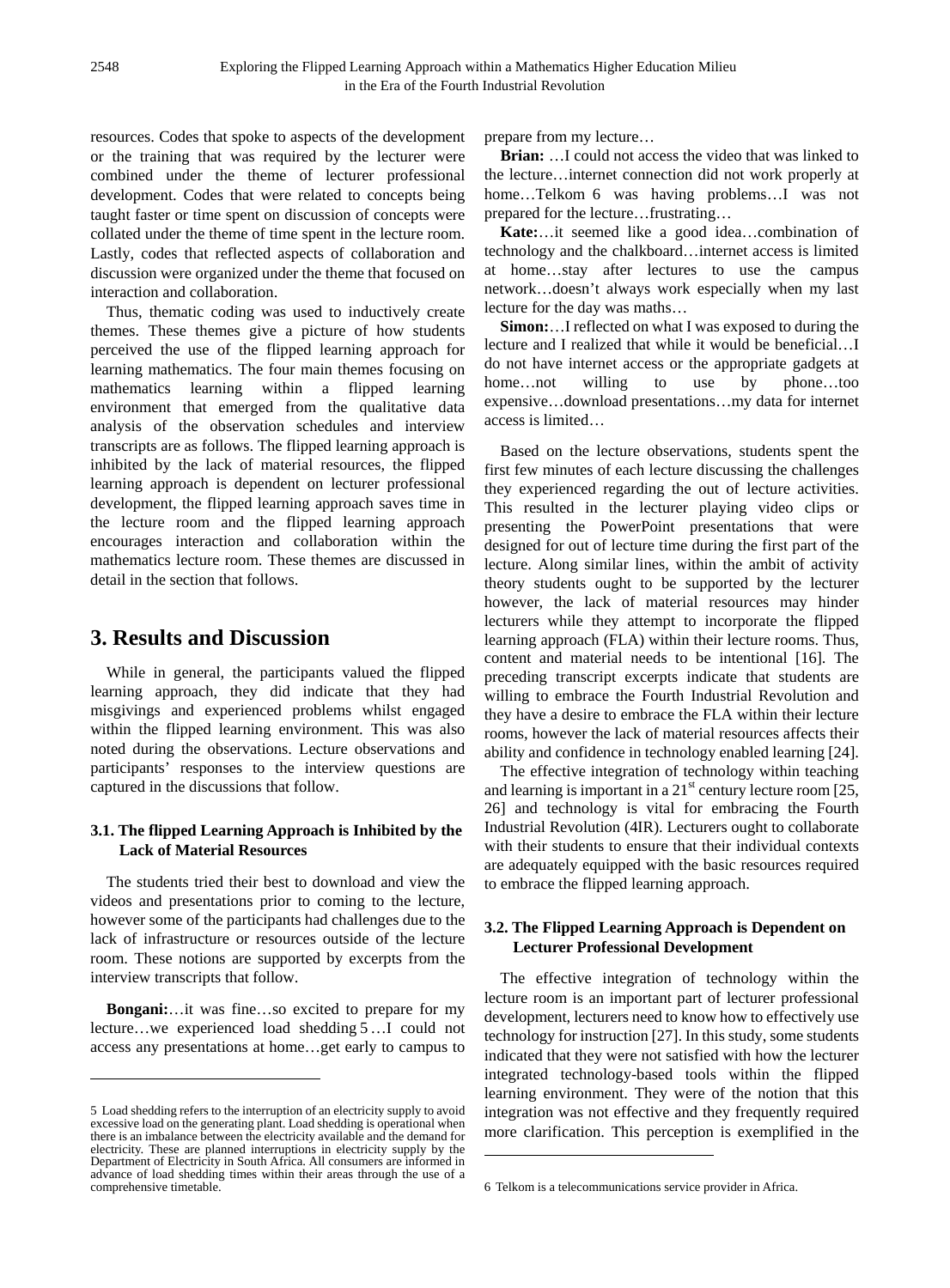transcript excerpts that follow.

**Busi:**…I used the video to prepare for the lecture like you [the lecturer][7](#page-7-0) told me to…it was OK then…when I came to the lecture…it was a bit different…the video just did not add up…it was not enough to answer and solve the problems…discuss the problems at length and then only it began to make sense…

**Emma:**…need help…how to use the technology tools…useful for learning…I need someone…show me how…work with the videos and PowerPoint…I think it would have helped…you [the lecturer] demonstrated in class first before giving us this to do…

**Jane:**…I just did not know how to link what was being discussed in the lecture with the PowerPoint I viewed at home... it was just too much of mixing with technology... it was an overload for me...I think that you [the lecturer] should have done this in stages and not as one whole presentation…I could not keep up...it was not a good feeling…left behind…

**Veena:**…I could not understand…couldn't explain how the video was related to the maths problems…I could only just do the first activity…it related to the formulation for the area of the building…I did not know how to solve the rest…it should have been clearer in your [the lecturers] video…the class discussed and assisted me…only then I got it…

Based on the lecture observations, the lecturer tried to assist students by exhibiting how to use the videos/technology-based tools on a step by step basis so as to clarify how to use the tool as well as to explain how the content of the videos/PowerPoint presentations were linked to the concepts under discussion. As is evident, there is a the need for the lecturer to be more aware of the students' needs within the flipped learning environment. Within the domains of the flipped learning model, there is a need to encompass the characteristics of a professional educator [13] whereby students are provided with clarification and feedback promptly. For example, the lecturer ought to acknowledge that all students learn differently and have different ability levels and this is important to consider within a technology-enabled environment. Thus, more professional development activities focusing on the effective use of information communication technology (ICT) for teaching within differing lecture room contexts and to students with differing ability levels are important [28]. So, while technology-based tools may be used to transform learning activities [29], lecturers require adequate professional development to become innovative in order to relate to their students and to effectively integrate ICT into teaching and learning within their lecture rooms [30].

**-**

 $\overline{a}$ 

#### **3.3. The Flipped Learning Approach Saves Time in the Lecture Room**

The lecturer transformed the lecture room while lecturing. Through a number of years of experience of teaching mathematics, the lecturer possessed the adequate content, pedagogic content and technological pedagogic content knowledge [31] to transform to a flipped learning environment successfully. The use of the technology-based tools assisted and empowered the lecturer to make this transformation. Based on the lecture observations and interviews, it was apparent that the participants valued the use of flipped learning approach and indicated that this approach also saved time during the lectures. This notion is evident in the transcript excerpts that follow.

**Alec:**…the videos supported me while I was preparing for the lecture…I could see the concepts…I could identify with what was being discussed…the videos saved time…time to have **important** discussions in class as well as more time to solve complicated problems…

**Busi:**…the PowerPoint presentation saved time when we were discussing the concepts in the lecture…go back to the slides to respond to queries and questions…since we already prepared for the lecture at home we only spent time discussing and improving our understanding…we also formed little groups to solve specific questions…we got together and solved…one person discussed the solutions to each problem in front of the entire class…we got much more done using the flipped method…

**Rani:**…for solving geometry…used Sketchpad[8](#page-7-0)…we saved times since less time was spent on sketching the diagrams…we could refer **back** to the sketch to assist with questions and clarification and problem-solving…more accurate to draw using this technology teaching tool…we can visualize the transformations and manipulations…the sketches promoted detailed discussion…spent more time on clarification and discussion which helped with understanding…I was even thinking of changing the way I teach in school…

**Sam:**…we prepared for the lecture in advance so that in class we could refer to the **complex** problems and solutions as the class needed to…the diagrams became faster and easier to represent…they were already on the PowerPoint…the lecturer could spend more time guiding us and supporting us during the lecture…flipped method really works and more time is spent with discussing the important stuff…this can be easily replicated in my own classroom if I prepare adequately…

Based on the lecture observations, less lecture time was spent on introducing and clarifying concepts since the

<span id="page-7-0"></span><sup>7</sup> Words in square brackets within the transcripts have been added by the researcher to support the reader's understanding.

<sup>8</sup> Sketchpad is a type of dynamic geometry software that may be used to teach geometry in the lecture room.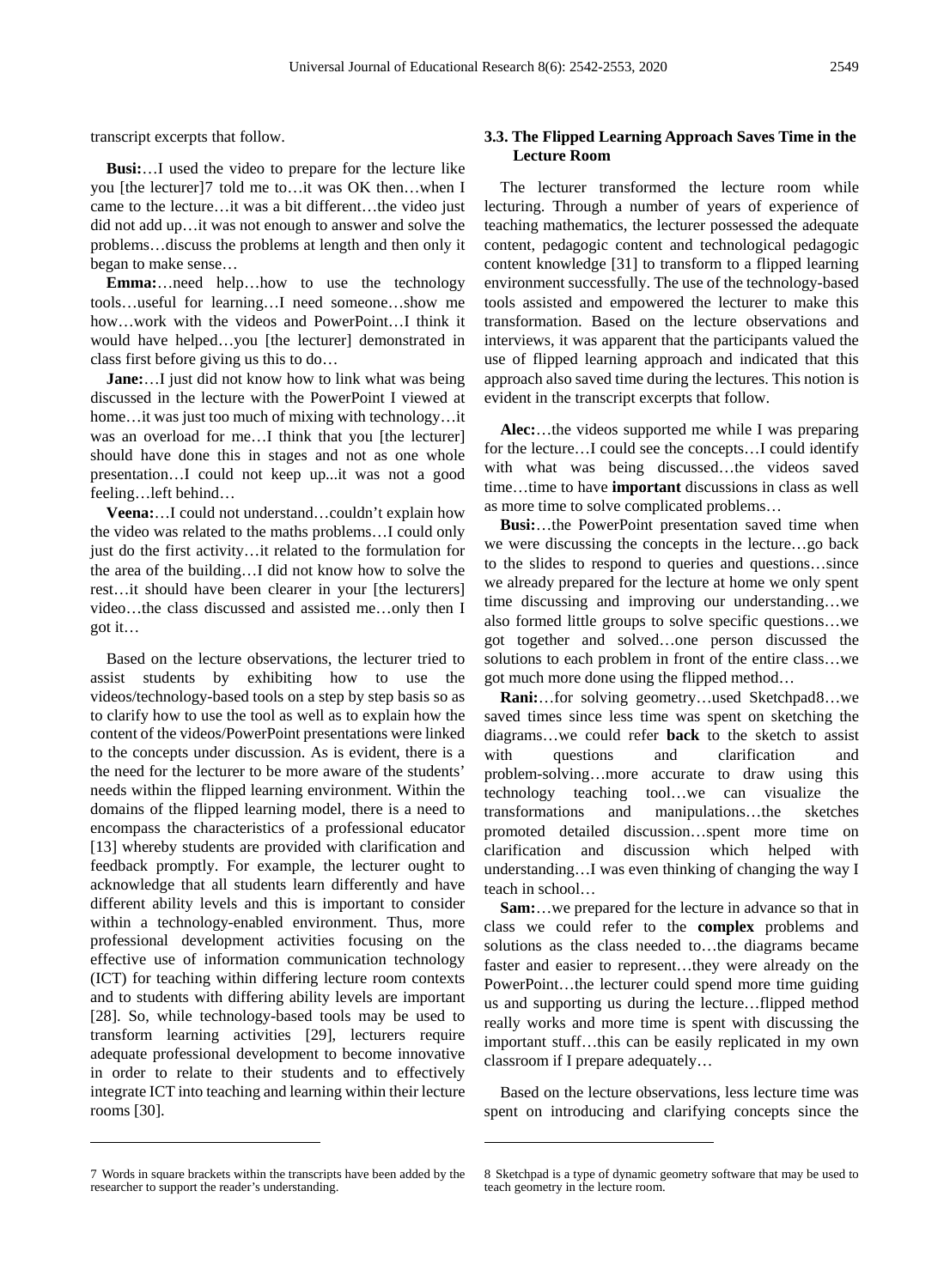students had engaged with the content and concepts prior to the lecture. The lecture time was spent on problem-solving, collaboration and discussions. Based on the lecture observations, it was evident, that in this study, the flipped learning approach allowed the lecturer to teach content in innovative and interesting ways. The content taught was intentional and this maximized lecture time to encourage effective and meaningful learning [15,16]. The lecturer was an agent of change [32], the lecturer transformed the lecture room to embrace the 4IR and introduce the flipped learning approach to postgraduate mathematics students. The lecturer inspired the students by exhibiting innovative strategies for students to visualize the mathematics being taught. Being able to visualize the mathematical concepts being taught, inspires effective learning [33]. Moreover, within the ambit of activity theory, the learning environment under study was student centered and focused on engaging students in meaningful learning tasks [29]. Thus, technology-based tools within the flipped learning environment deepens students' understanding of concepts being taught and also enhances meaningful learning [34].

#### **3.4. The Flipped Learning Approach Encourages Interaction and Collaboration within the Mathematics Lecture Room**

Lecturers who aim to empower their students are prepared to hand over control of the learning process to their students, which ensures that learning becomes a collaborative effort rather than a coerced one [35]. This transformation in the learning process is different from the traditional learning process, the lecturer becomes a collaborator with the students.

**Nomsa:**…using the flipped method we use a lot of group work… it helps us…who do not understand English well… we come from different backgrounds and language groups…we work together … to solve word problems…we access the presentations and videos before the lecture so we can prepare for the lectures…we talk to each other in the class to help with understanding concepts…its more interesting…it is not only working on your own…work together…

Collaborative relations of power within the lecture room empower students to achieve more. Collaboration and interaction within the lecture was evident from the observations and the interviews. The use of *… group work…helps the students who do not understand English well….* Students were encouraged to *… work together … to solve word problems….* Students within these empowering education milieus know that their ideas are welcomed and respected. This was evident during all lecture observations, students spoke freely during lecture time and acknowledged the queries and feedback from both their peers and the lecturer. This learning culture ensured participation [13] within the lecture room and it was in this

way that the lecturer inspired collaboration and interaction within this flipped education setting.

The participants believed that the use of the flipped learning approach (FLA) inspired collaborative learning within the activity system under focus. This was evident in all observed lectures. Hence, the students and lecturer used the FLA for collaborative mathematics learning. This learning culture supported and enhanced student learning [14]. The students could actively interact with each other and their lecturer and learn from these interactions. Moreover, within this study, participants indicated that collaborative learning through the use of the FLA as a tool, promoted mathematics learning. For some participants, collaborative learning supported by the FLA as a tool, shifted their tendency of individual mathematics learning to group learning within the activity system under focus. The interview excerpts that follow, support this notion.

**Bongani:**…I generally don't like asking questions in class…but I noticed that everyone was talking in class…I asked them to clarify a few questions…it was helpful…I did not feel embarrassed or self-conscious… I benefited from this interaction…I learnt a lot by working with my class and the lecturer…

**Simon:**… In all my lectures I generally work on my own…now for maths we work in a group…convenient for me…it helps with understanding difficult problems and topics…the flipped method allows me to prepare in advance and then in class we discuss issues that we have problems with…

**Vernon:**… the flipped method changed how I see my mathematics learning…I now enjoy collaborative learning since I can prepare in advance and then I can ask all the right questions…solve problems in class that I am struggling with…it is group work with a purpose…

In parallel with Bongani's, Simon's and Vernon's perceptions of the FLA as a tool, Veena acknowledged that collaborative mathematics learning took place within the activity system under focus by using the FLA as a tool. For Veena this demonstrated that she valued her peers' opinions and engaged with their explanations. She preferred this approach to her traditional self-study approach which entailed her solving mathematics problem on her own. This sentiment is evident in the interview excerpt that follows.

**Veena:** … the flipped method made me realize how much my class are worth…inputs made by my class added to my mathematics learning…learnt a lot from my peers…

For Sam, he valued the fact that he and his peers could work collaboratively on a problem, but they still had the guidance and support of their lecturer. As soon as the students were confused or were found using an incorrect method to solve a problem, the lecturer would intervene and guide them to the correct solution. This is evident in the interview transcript that follows.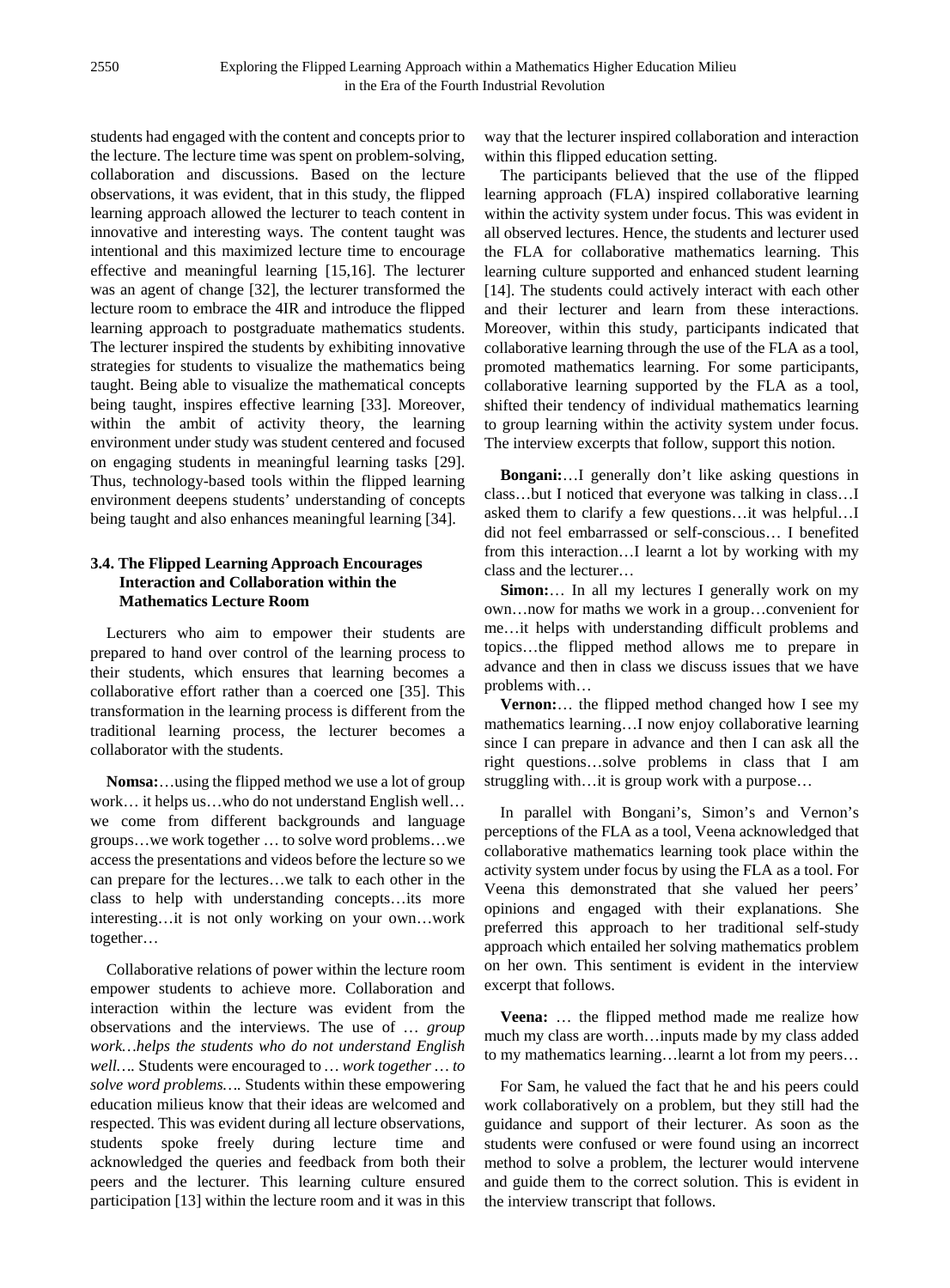**Sam:** …some students have the same query…we help each other…since our lecturer is with us … allows us to collaborate if we are … on the wrong track…we are given guidance…this is useful…try the problems on our own and then we are provided with expert help [the lecturer] the moment we need it…

As is evident by the participants' response, each contribution made by students and the lecturer within the activity system through the use of the FLA as a tool led to positive outcomes for the student concerned. Similarly, Rambe and Bere [36] maintain that collaborative learning stimulates the construction of knowledge through group member interactions. Collaborative learning enhances the learning process, and motivates students to engage in academic activities which was the focus of the activity system under study. Collaborative learning also promotes the capabilities for cooperative work among students [37], this was evident in the observed lectures.

The value of collaborative learning is applicable to most disciplines and is not only confined to the teaching and learning of mathematics. Collaborative learning was particularly useful within this study and the use of the FLA served as an advantageous tool for the teaching and learning of mathematics within the activity system under focus. Moreover, through the use of the technology-based tools, students learn through participating in the process of contributing and receiving academic assistance, knowledge sharing and resolving challenges among themselves [38].

Also, due to the interactive and collaborative nature of the FLA, collaborative learning also improves throughput [18]. Generally based on the empirical evidence, there was consensus amongst the participants that the FLA as a tool for learning mathematics had provided them with the opportunity to learn mathematics collaboratively. Based on the observed evidence, the learning of mathematics through collaboration was welcomed and valued by the participants. The students within the activity system used the FLA as a tool to achieve the outcome of successful learning of mathematics. This tool was used to alleviate misconceptions and clarify concepts while students learnt mathematics. Through the flipped learning approach the students collaborated and discussed solutions whilst the lecturer facilitated. Collaboration is supported within the ambit of activity theory whereby, and student learning is enhanced by sharing and collaboration [39].

### **4. Conclusions**

The aim of this study was to explore students' perceptions of using the flipped learning approach within a mathematics Higher Education lecture room. This qualitative, interpretive study was conducted at one university in KwaZulu-Natal, South Africa. Participants were observed while engaging within a flipped mathematics Higher Education lecture room. A sample of participants were subsequently interviewed. Four main themes emerged from a qualitative analysis of the interview data. The four themes are as follows: The flipped learning approach is inhibited by the lack of material resources, the flipped learning approach is dependent on lecturer professional development, the flipped learning approach saves time in the lecture room and the flipped learning approach encourages interaction and collaboration within the mathematics lecture room.

This study has provided some interesting observations and perceptions regarding the use of the flipped learning approach to embrace the Forth Industrial Revolution. It is evident that within contemporary lecture rooms, technology-based pedagogy has the potential to provide individualized, real time interactions among students and their lecturers [40]. This implies that lecturers may employ the use technology and social networks within their pedagogy in order to enhance meaningful learning within and outside their contemporary lecture rooms.

Moreover, based on the findings of this study it is apparent that within the contemporary lecture room, as technology becomes more available and if Activity Theory is embraced as an effective framework within the Fourth Industrial Revolution, lecturers will seek to engage in using notions of the flipped learning approach so as to amplify the benefits to student learning. This was evident since the lecturer within this study was willing to transform the traditional pedagogy to create a collaborative and engaging technology enriched lecture room so as to support students' learning needs. However, for the successful integration of the flipped learning approach within the contemporary lecture room, there is a need for lecturers to be involved in more professional development workshops focusing on how to enhance student learning while integrating the flipped learning approach within lecture rooms. These professional development workshops would of benefit to lecturers globally as we embrace the Fourth Industrial Revolution.

### **Acknowledgements**

The author is grateful to the National Research Foundation (NRF) who partially funded this research study. NRF Grant Number: TTK170408226284, UID: 113952.

### **REFERENCES**

- [1] J.S. Pyper. Learning about ourselves: A review of the Mathematics Teacher in the Digital Era. Canadian Journal of Science, Mathematics and Technology Education. 2017;17(3):234-42.
- [2] A. du Plessis. Editorial. Information and Communication Technologies and Educational Change. Educational Research for Social Change (ERSC). 2013;2(1):1-6.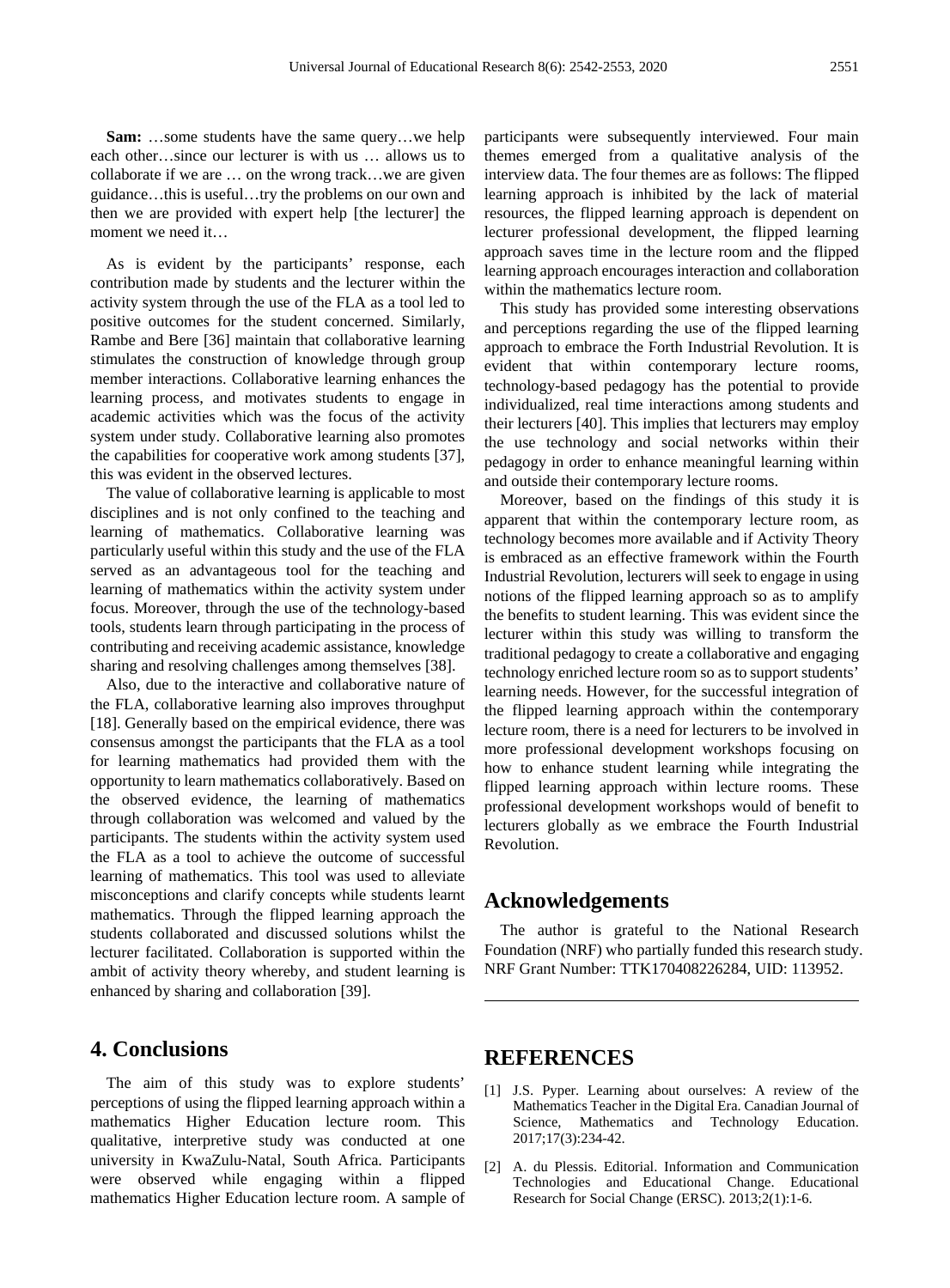- [3] L. Qing. Would we teach without technology? A professor's experience of teaching mathematics education incorporating the Internet. Educational Research. 2003;45(1):61-77.
- [4] K. Schwab. The Fourth Industrial Revolution. Geneva, Switzerland.: World Economic Forum; 2016. p. 172.
- [5] J. Butler-Adam. The Fourth Industrial Revolution and education. South African Journal Of Science. 2018;114(5):1.
- [6] P. Rasanen, D. Laurillard, T. Käser, M. von Aster. Perspectives to technology-enhanced learning and teaching in mathematical learning difficulties. In: A. Fritz, V. Haase, P. Rasanen, editors. International handbook of mathematical learning difficulties. Germany: Springer; 2019.
- [7] S. Pope, P. Mayorga. Enriching Mathematics in the Primary Curriculum. Exploring the Primary Curriculum. London: Sage; 2019.
- [8] A.C.K. Cheung, R.E. Slavin. The effectiveness of educational technology applications for enhancing mathematics achievement in K-12 classrooms: A meta-analysis Best Evidence Encyclopedia [Internet]. 2011:[1-48 pp.].
- [9] C.D. Bruce. Technology in the mathematics classroom: Harnessing the learning potential of interactive whiteboards What works? Research into Practice. 2012;38(1):1-4.
- [10] H. Montrieux, R. Vanderlinde, T. Schellens, L. De Marez. Teaching and learning with mobile technology: A qualitative explorative study about the introduction of tablet devices in secondary education. PLOS ONE. 2015;10(12):1-11.
- [11] G. Hwang, C. Lai, S. Wang. Seamless flipped learning: a mobile technology-enhanced flipped classroom with effective learning strategies. Journal of Computers in Education. 2015;2(4):449-73.
- [12] R. Rajkumar, G. Hema. The flipped classroom: An approach to teaching and learning mathematics education. In: D. Chitra, U. Ramachandran, editors. International Conference on Teacher Education in Digital Era; IQAC, Kongunadu College of Education,. Tholurpatti, Thottiyam: Perambalur: Mercury Printers & Publishers.; 2017. p. 753-7.
- [13] N. Ramakrishnan, J.J. Priya. Effectiveness of flipped classroom in mathematics teaching. International Journal of Research-Granthaalayah. 2016;4(10):57-62.
- [14] E.E. Demirel. Basics and key principles of flipped learning: Classes upside down. International Journal of Languages, Literature and Linguistics. 2016;2(3):109-112. doi:10.18178/ijlll.2016.2.3.77
- [15] K. Sakulprasertsri. Flipped Learning Approach: Engaging 21st Century Learners in English Classrooms. LEARN Journal: Language Education and Acquisition Research Network Journal. 2017;10(2):132-143.
- [16] S.M.P. Schmidt, D.L. Ralph. The flipped classroom: A twist on teaching. Contemporary Issues in Education Research. 2016; 9(1):1-6.
- [17] N. Hamdan, P. McKnight, K. McKnight, K.M. Arfstrom. The flipped learning model: A white paper based on the literature review titled a review of flipped learning. Flipped Learning Network [Internet]. 2013:[1-16 pp.].
- [18] C. Barhoumi. The effectiveness of WhatsApp mobile learning activities guided by activity theory on students'

knowledge management. Contemporary Educational Technology. 2015;6(3):221-38.

- [19] D.H. Jonassen. Learning as activity. Educational technology. 2002;42(2):45-51.
- [20] Y. Engeström. Learning by expanding: An activity-theoretical approach to developmental research. Helsinki: Orienta-Konsuit; 1987.
- [21] S. Bødker, M.G. Petersen. Design for learning in use. Scandinavian Journal of Information Systems. 2000;12(1):61-80.
- [22] L. Uden. Activity theory for designing mobile learning. International Journal of Mobile Learning and Organisation. 2007;1(1):81 - 102.
- [23] E.W. Stein, V. Zwass. Actualizing organizational memory with information systems. Information Systems Research. 1995;6(2):85-117.
- [24] E. Klopfer, S. Osterweil, J. Groff, J. Haas. Using the technology of today, in the classroom today. The instructional power of digital games social networking simulations and how teachers can leverage them. The Educational Arcade. 2006:1 - 23.
- [25] D. Boothe, L. Clark. The 21st century classroom: Creating a culture of innovation in ICT2014. Available from: https://conference.pixel-online.net/ICT4LL/files/ict4ll/ed00 07/FP/0475-ICL733-FP-ICT4LL7.pdf.
- [26] A.L. Cloete. Technology and education: Challenges and opportunities. HTS Teologiese Studies/Theological Studies. 2017;73(4):1-7.
- [27] P.A. Ertmer, A. Ottenbreit-Leftwich. Removing obstacles to the pedagogical changes required by Jonassen's vision of authentic technology-enabled learning. Computers & Education. 2012;64(1):175-82.
- [28] R. Dlamini, K. Mbatha. The discourse on ICT teacher professional development needs: The case of a South African teachers' union. International Journal of Education and Development using Information and Communication Technology. 2018;14(2):17-37.
- [29] R.N. Kizito. Connectivism in learning activity design: Implications for pedagogically-based technology adoption in African Higher Education contexts. International Review of Research in Open and Distributed Learning. 2016;17(2):19-39.
- [30] D.E. Scott, S. Scott. Innovations in the use of technology and teacher professional development. In: J.O. Lindberg, A.D. Olofsson, editors. Online learning communities and teacher professional development: Methods for improved education delivery. Hershey, PA, USA: IGI Global; 2010. p. 169-89.
- [31] P. Mishra, M.J. Koehler. Technological pedagogical content knowledge: A framework for teacher knowledge. Teachers College Record. 2006;106(6):1017 - 54.
- [32] A.P. Ertmer, T.A. Ottenbreit-Leftwich. Teacher technology change: How knowledge, confidence, beliefs, and culture intersect. Journal of Research on Technology in Education. 2010;42(3):255 - 84.
- [33] D.E. Shallcross, T.G. Harrison. Lectures: electronic presentations versus chalk and talk - a chemist's view.